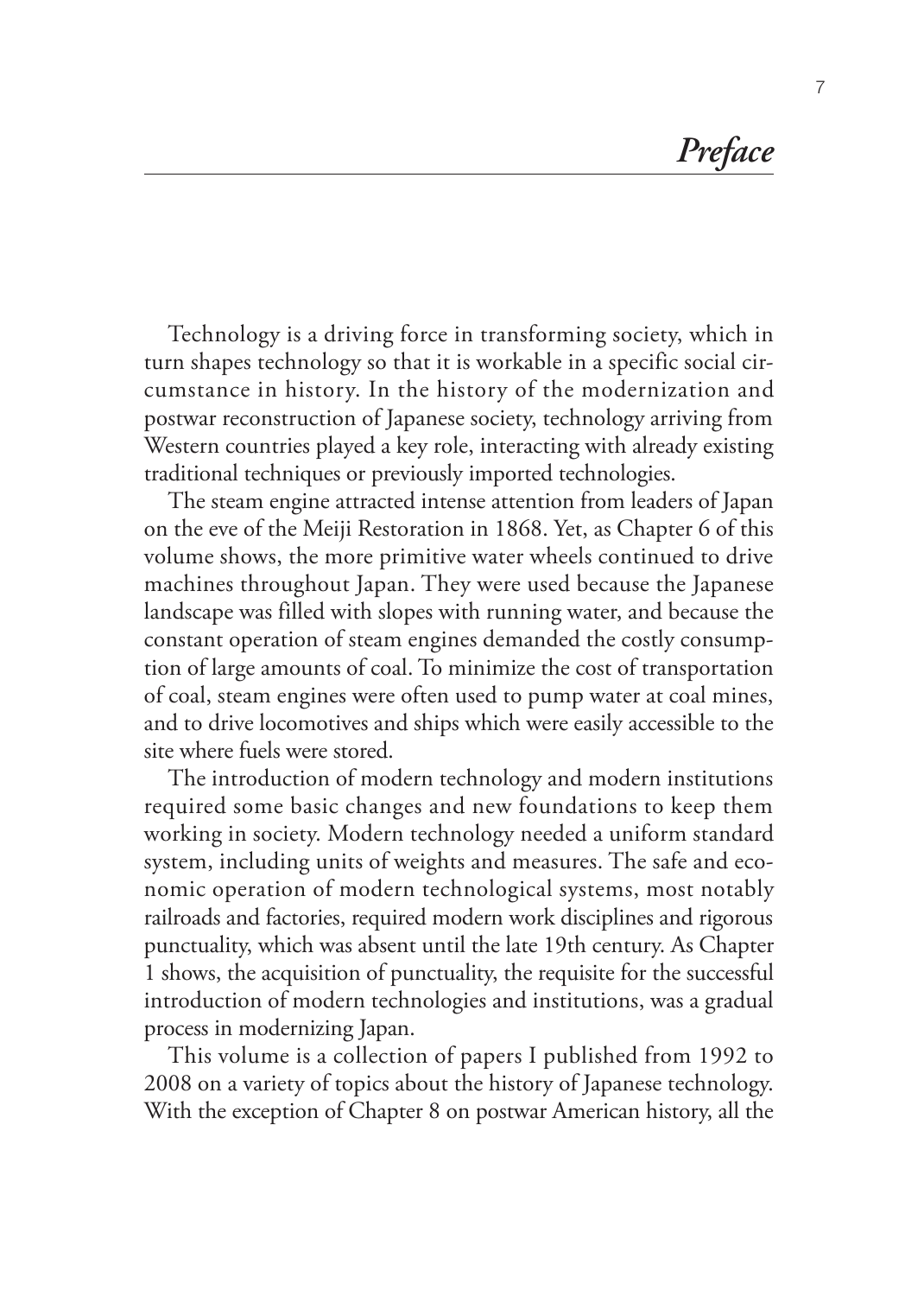topics contained in this volume are concerned with a certain facet of the history of technology in Japanese society, from the end of the Edo period to the present. The topics covered in this volume are diverse. Some are major themes in the history of Japanese technology; others are rather minor and hitherto unknown. However, the discussions in the following chapters touch on and disclose certain aspects of the nature of technology developed and used by Japanese engineers.

"Part 1: Mechanical Clocks and the Origin of Punctuality" covers time and clocks in modern and pre-modern societies. After the introduction of Western mechanical clocks by Jesuit missionaries in the sixteenth century, the mechanical clock created a unique engineering evolution in Edo society, so that its time-keeping and display function conformed to the seasonally variable time system in use at the time, according to which the length of hours changed, like the ancient and medieval time system in the West, from daytime to night and from season to season. With the introduction of the Western time and calendar system in 1873, Japanese society also introduced modern work discipline, which required strict punctuality in many quarters of society. Chapter 1 discusses the change in conception of time from the Edo to the Meiji period, and the historical evolution of modern Japanese society through observing how punctuality was accepted and consolidated in the society. Chapter 2 deals with the career of Hisashige Tanaka, a craftsman of the later Edo period known for his famous automata machines, and his masterpiece called the Myriad Year Clock, which was a complex time-keeping machine with a solar and lunar model on its top.

"Part 2: Roles and Visions of Foreign Engineers" deals with the work and thoughts of French and British engineers. Tokugawa and Meiji governments employed foreign engineers to build their various modern institutions—factories, dockyards, railroads, and engineering schools. Chapter 3 discusses the construction of the Yokosuka Dockyard, directed by the young French naval engineer François Verny. It describes the various facilities contained in the dockyard, including a school where basic instructions on science and engineering were given to selected young students. Chapter 4 explores how British engineers saw modernizing Japan, by surveying articles on Japan published in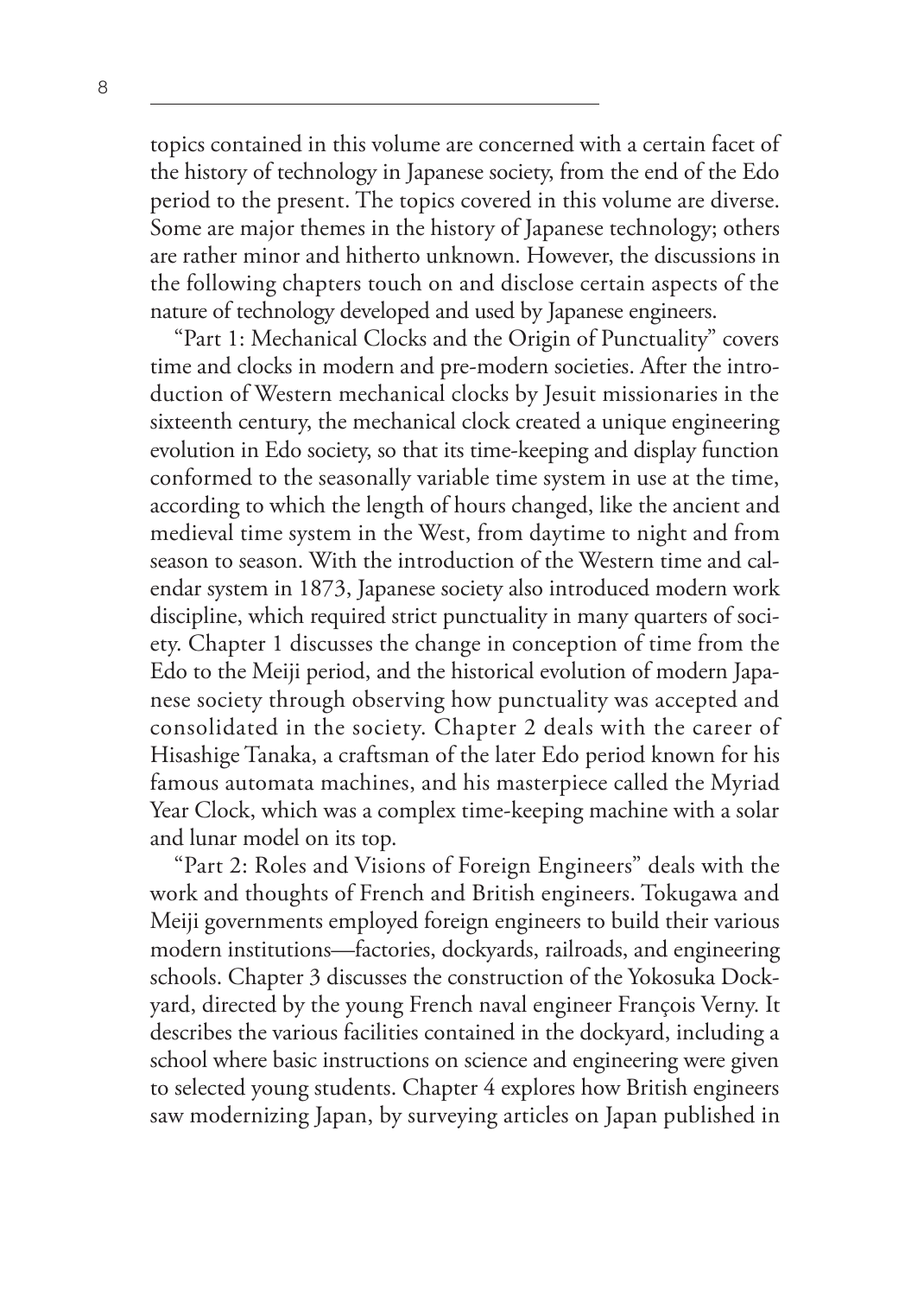an English journal, *The Engineer.*

"Part 3: Forming Technological Foundations in Modern Japan" covers three different topics about technologies in modern Japan. Chapter 5 deals with the metrological standardization before and after the Meiji Restoration, especially the introduction of the metric system as a standard unit of weights and measures. The establishment of precise units of weights and measures was the fundamental premise for the operation of the modern technological system. In modern Japan, three systems—yard-and-pound, traditional shaku-and-kan, and the metric system—coexisted until after the Second World War. The chapter deals with the gradual process of acceptance and diffusion of the metric system in Japanese society. Chapter 6 outlines the evolution of power technology—water, steam, and electric powers in pre-modern and modern Japan. This historical overview suggests the close relationship between the use and development of technology on the one hand, and the economic, social, geographical conditions in that period on the other. It shows, for instance, the continued use of water power long after the introduction of steam engines. Chapter 7 discusses the unsuccessful project of trans-Pacific flight in the 1920s and 1930s. Hidemasa Kimura, an aeronautical engineer at the Aeronautical Research Institute of Tokyo Imperial University, assisted on this project and dealt with the controversy over the aeronautical standards. The chapter shows his thoughts on reasonable standardization, and his later involvement with a project of long-distance record-setting flight.

"Part 4: University, Industry, and the Government in Postwar Society" deals with the relationship between these three sectors in the development of technologies in the United States and Japan. As an exception to this volume, Chapter 8 deals with the strong military involvement with R&D in postwar American society. During the Cold War, the United States government heavily subsidized industry, as well as universities, to develop advanced technologies related to nuclear weapons systems. The chapter surveys the recent historiographical debate over whether such military funding "distorted" postwar American science and technology. In contrast to the United States, Japanese industry concentrated on production for civilian mar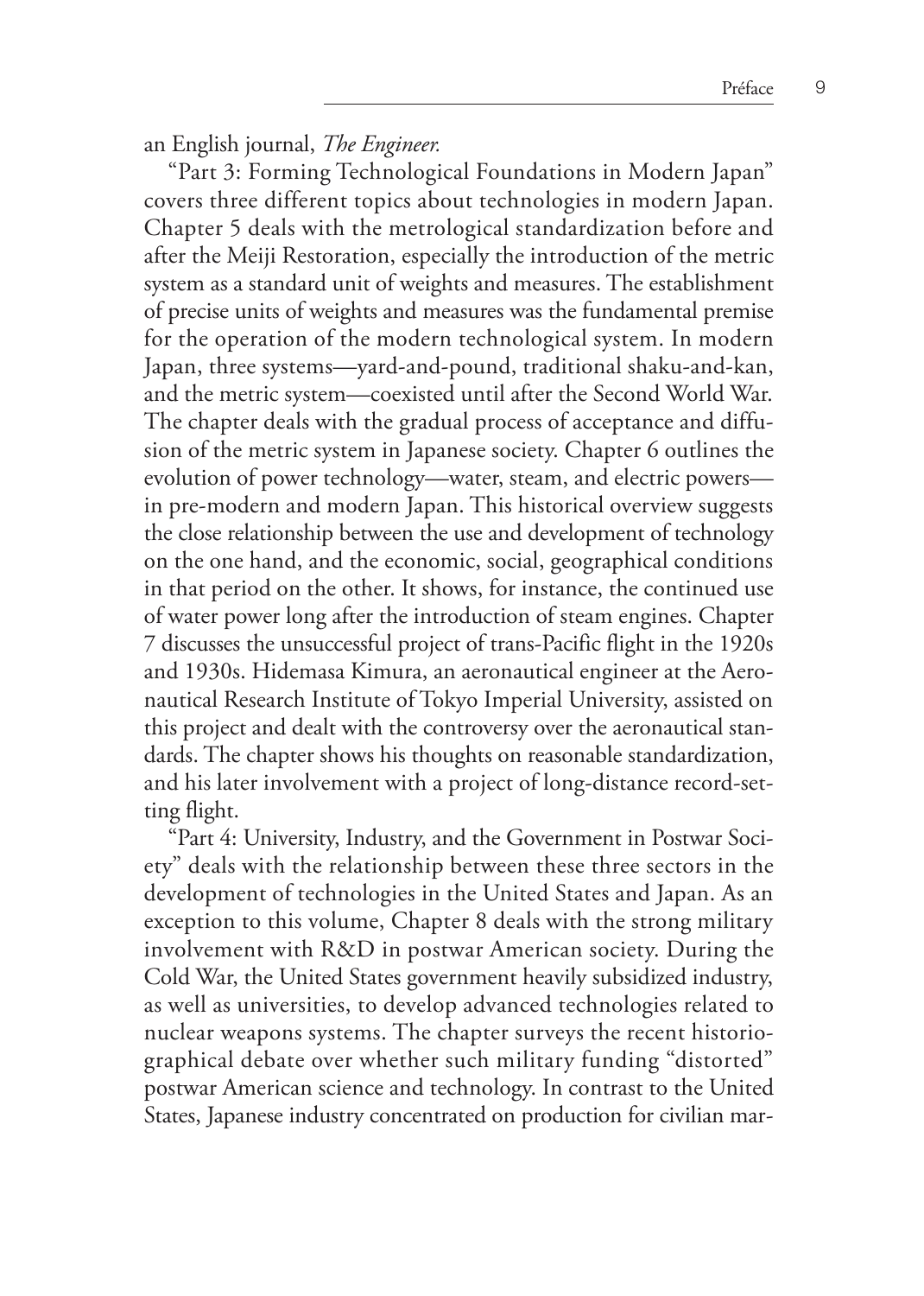kets, and the development of technologies for that purpose. The last three chapters investigate the less visible relationship between universities and industry in postwar Japanese society. Chapter 9 discusses this "hesitant" relationship between the two sectors in postwar Japan, which is contrasted with a more active relationship between the two in the prewar period. Chapter 10 examines the role of "Technological Research Associations" organized under the Ministry of International Trade and Industry (MITI) to serve as public forums for academic and corporate engineers, in order to facilitate their cooperation and the exchange of technical information. Chapter 11 discusses the "national innovation system" of Japan, and the role of the government in promoting and coordinating R&D activities in various sectors in the 1990s.

A few words on historical literature closely related to the articles collected in this volume, and the topics covered by them, are in order. Chapter 6, on the development and use of power technology in modernizing Japan, is a translation of a Japanese article originally published as a chapter in *The History of Industrial Technology*, a survey book on the history of industrial technology in Japan. The book, edited by the historians of technology Tetsuro Nakaoka, Jun Suzuki, and others, covers such topics as mining, steel, machinery, railroads, textile, chemicals, information, aside from power technology. A shorter version of the article is reprinted in the *Encyclopedia of the History of Industrial Technologies in Japan*, which comprehensively covers most important topics in the field, and is a good starting point for the study of the history of Japanese technology.

My interest in time and clocks originated from learning about the promotion of punctuality in the movement called "the Movement for the Improvement of Domestic Life," referred to in Chapter 5, on the introduction of the metric system, as well as in Chapter 1, on the origin of punctuality in modern Japan. After I learned about it, the technological historian Tetsuro Nakaoka drew my attention to the complaint prevalent among employed foreign engineers in the late Edo and early Meiji periods about the Japanese lack of punctuality. I then organized a collaborative and interdisciplinary research into the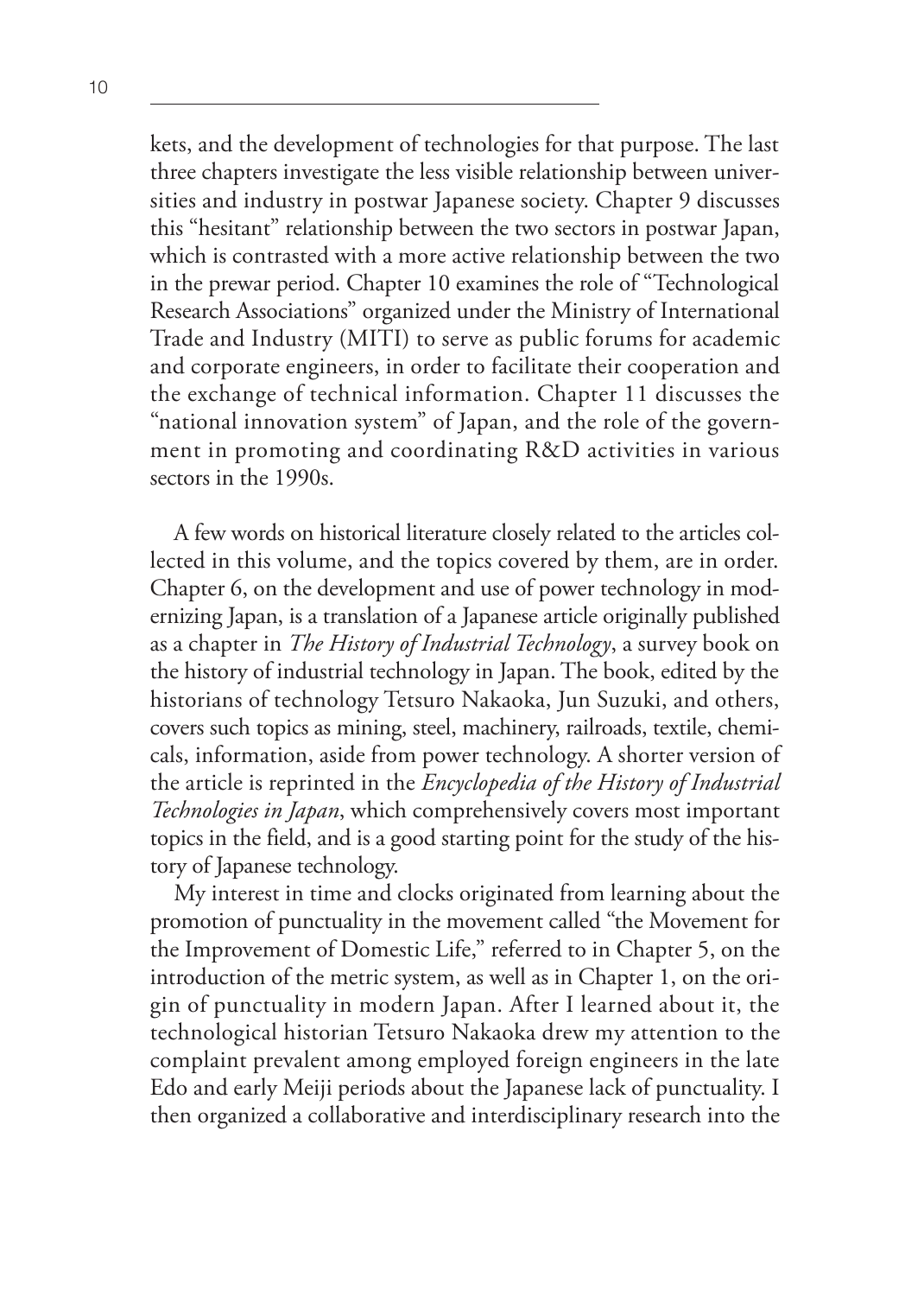origin of punctuality at the International Research Center for Japanese Studies in Kyoto. The outcome of this collaborative research was published as a collection of papers from the participants as *Chikoku no Tanjō* (*The Birth of Tardiness*) from Sangensha in 2001.

My interest in time and work discipline led to the study of the history of the traditional Japanese clocks called *wadokei*. The research on wadokei was done as a part of a large research project, titled "Edo no Monozukuri (Inventions of the Edo Period)," supported by the Grant-in-Aid for Scientific Research from the Japan Society for the Promotion of Science. The "Edo no Monozukuri" project produced numerous findings from a wide variety of archival investigations into mathematics, science, engineering, and medicine in the Edo period, whose results are now in gradual process of publication.

The last three chapters on the university-industry cooperation in postwar Japan resulted from my participation at a scholarly symposium on this theme. The symposium was organized by science-policy scholars Fumio Kodama and Lewis Branscomb, in collaboration with Japanese and American experts in economics and policy studies. As a historian, I contributed a paper on the history of the apparently inactive and non-existing collaborative relationship between academic and corporate engineers. I have subsequently pursued this historical problem, and tried to examine the important roles of less commercial relationships. But the papers contained in this last part are still exploratory in nature and by no means comprehensive in scope. Readers interested in the postwar Japanese science and technology should consult the more comprehensive work consisting of four volumes, *A Social History of Science and Technology in Contemporary Japan*, edited by the historians of science and technology Shigeru Nakayama, Kunio Goto, and Hitoshi Yoshioka; as well as the above-cited *Encyclopedia of the History of Industrial Technology in Japan* and *Sengo Nihon no Gijutsu Keisei: Mohō kara Sōzō e* (*The Formation of Technology in Postwar Japan: From Imitation to Creation*), edited by Tetsuro Nakaoka. The innovative and engineering activities of corporate engineers in postwar Japan were, however, not sufficiently covered in these volumes. More scholarly research needs to be done on this all-important theme in the history of technology in postwar Japan.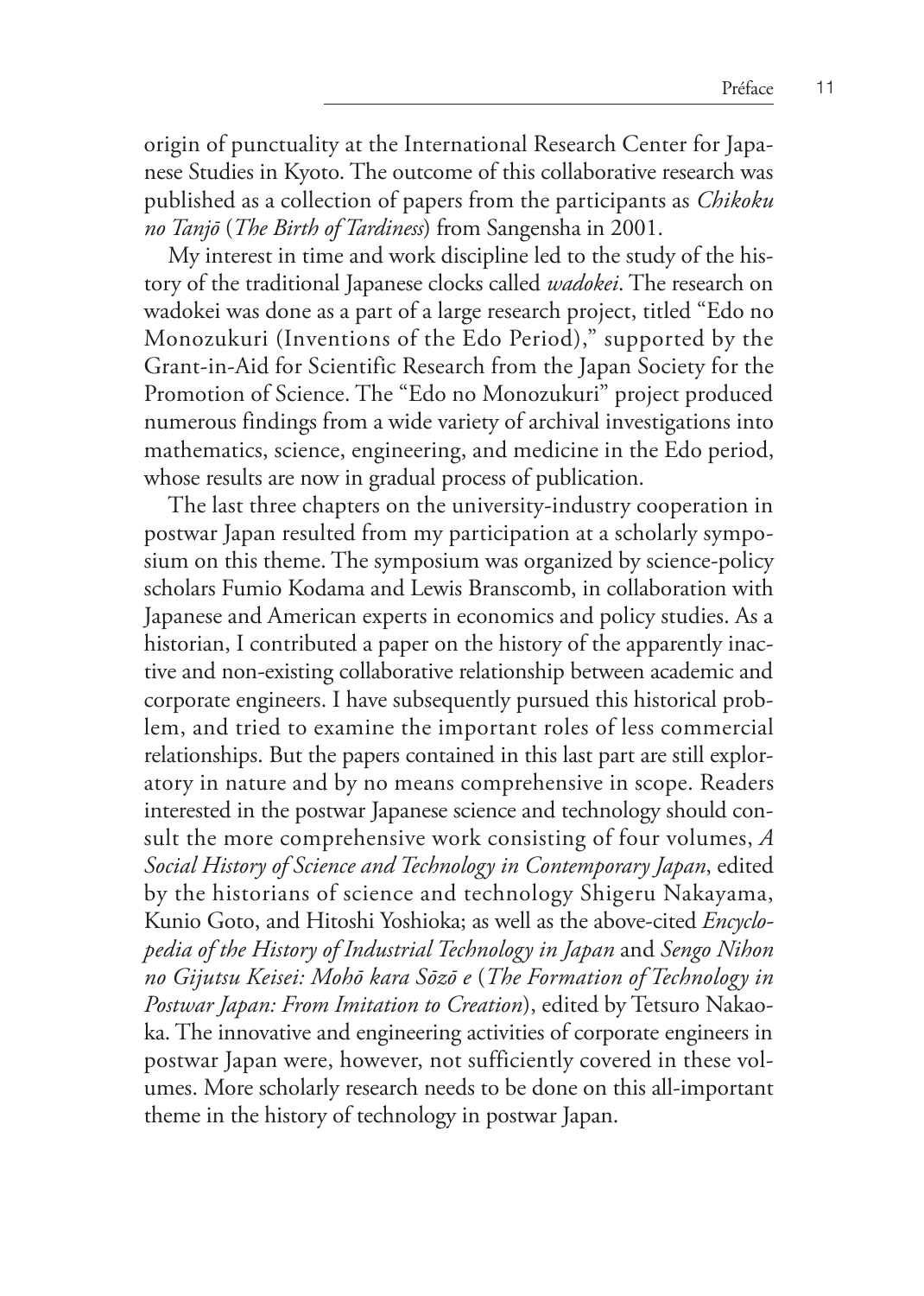Lastly, it is noted that all the Japanese names cited throughout this volume are ordered as the personal name first, the family name second, contrary to the original order of Japanese names.

February 2009

Takehiko Hashimoto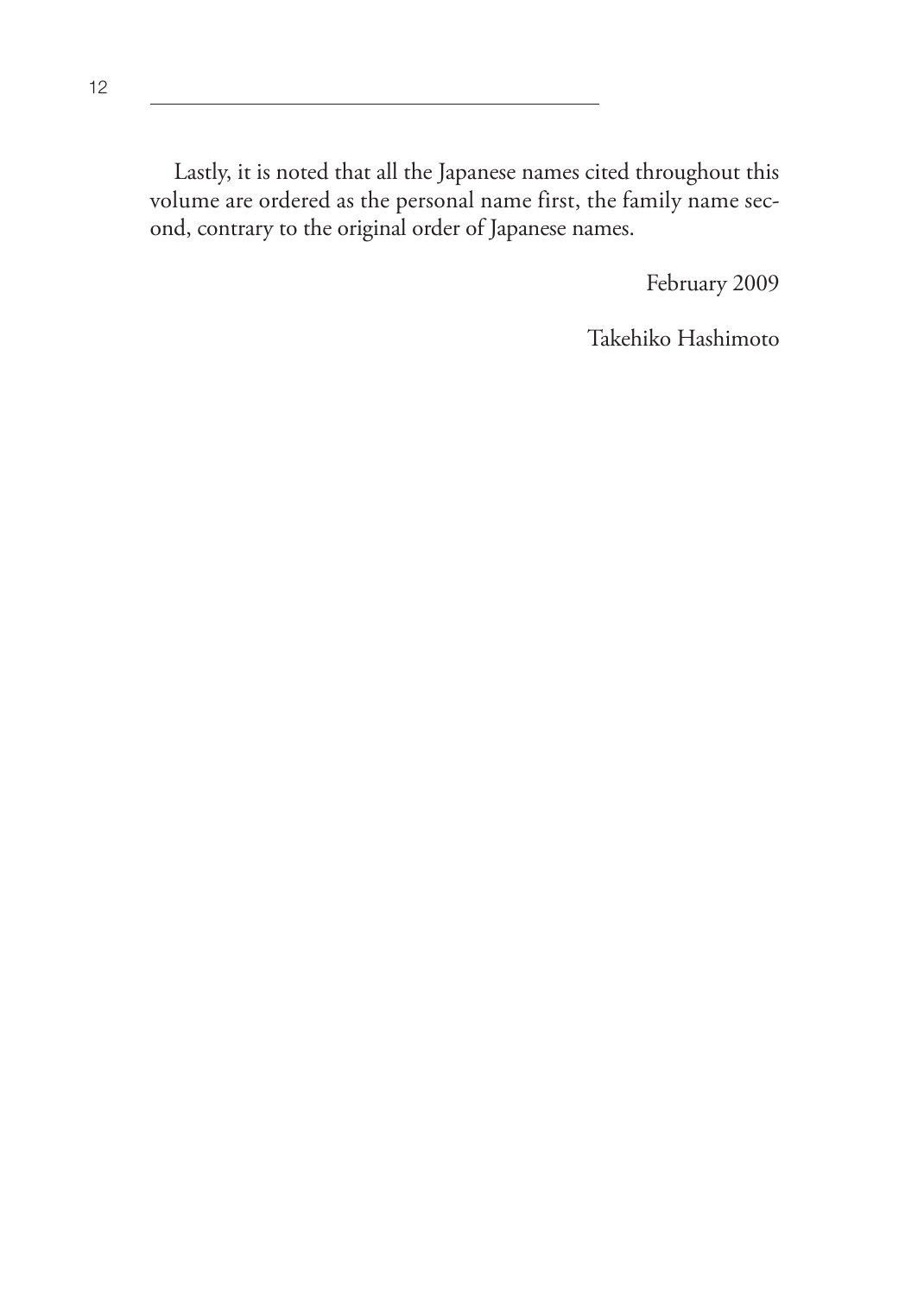- 1. "Japanese Clocks and the Origin of Punctuality in Modern Japan." Reprint of "Japanese Clocks and the History of Punctuality in Modern Japan," *East Asian Science, Technology, and Society: An International Journal*, 2 (2008): 123–133.
- 2. "Hisashige Tanaka and His Myriad Year Clock." Reprint of "Mechanization of Time and Calendar: Tanaka Hisashige's Myriad Year Clock and Cosmological Model," *UTCP Bulletin*, 6 (2006): 47–55.
- 3. "Introducing a French Technological System: The Origin and Early History of the Yokosuka Dockyard." Reprinted from *East Asian Science, Technology, and Medicine*, no. 16 (1999): 53–72.
- 4. "Views from England: Technological Conditions of Meiji Japan in *The Engineer*." Translation of "Eikoku karano Shisen: Enjinia shi ni miru Meiji Nihon no Gijutsu Jijō," in Jun Suzuki, ed., *Kōbushō to Sono Jidai* (Tokyo: Yamakawa Shuppansha, 2002): 83–94.
- 5. "From Traditional to Modern Metrology: The Introduction and Acceptance of the Metric System." Reprint of "The Introduction of the Metric System to Japan," in Feza Günergun and Shigehisa Kuriyama, eds., *The Introduction of Modern Science and Technology to Turkey and Japan* (Kyoto: International Research Center for Japanese Studies, 1998): 187–203.
- 6. "The Historical Evolution of Power Technologies." Translation with revisions of "Dōryoku Gijutsu no Suii," in Tetsuro Nakaoka et al., eds., *Sangyō Gijutsushi* (*A History of Industrial Technologies*) (Tokyo: Yamakawa Shuppansha, 2001): 37–72.
- 7. "The Trans-Pacific Flight Project and the Re-examination of Aeronautical Standards." Reprint of "The Contest over the Standard: The Project of the Transpacific Flight and Aeronautical Research in Interwar Japan," *Historia Scientiarum*, 11 (2002): 226–44.
- 8. "Science after 1940: Recent Historical Research on Postwar American Science and Technology." Reprint of "Science after 1940: Recent Historical Researches and Issues on Postwar American Science and Technology," *Historia Scientiarum*, vol. 8, no. 1 (1998): 87–96.
- 9. "A Hesitant Relationship Reconsidered: University-Industry Cooperation in Postwar Japan." Reprint of "The Hesitant Relationship Reconsidered: University-Industry Cooperation in Postwar Japan," in Lewis M. Branscomb, Fumio Kodama, and Richard Florida, eds., *Industrializing Knowledge: University-Industry Linkage in Japan and the United States* (Cambridge, Mass.: MIT Press, 1999): 234–251.
- 10. "Technological Research Associations and University-Industry Cooperation." Reprint with